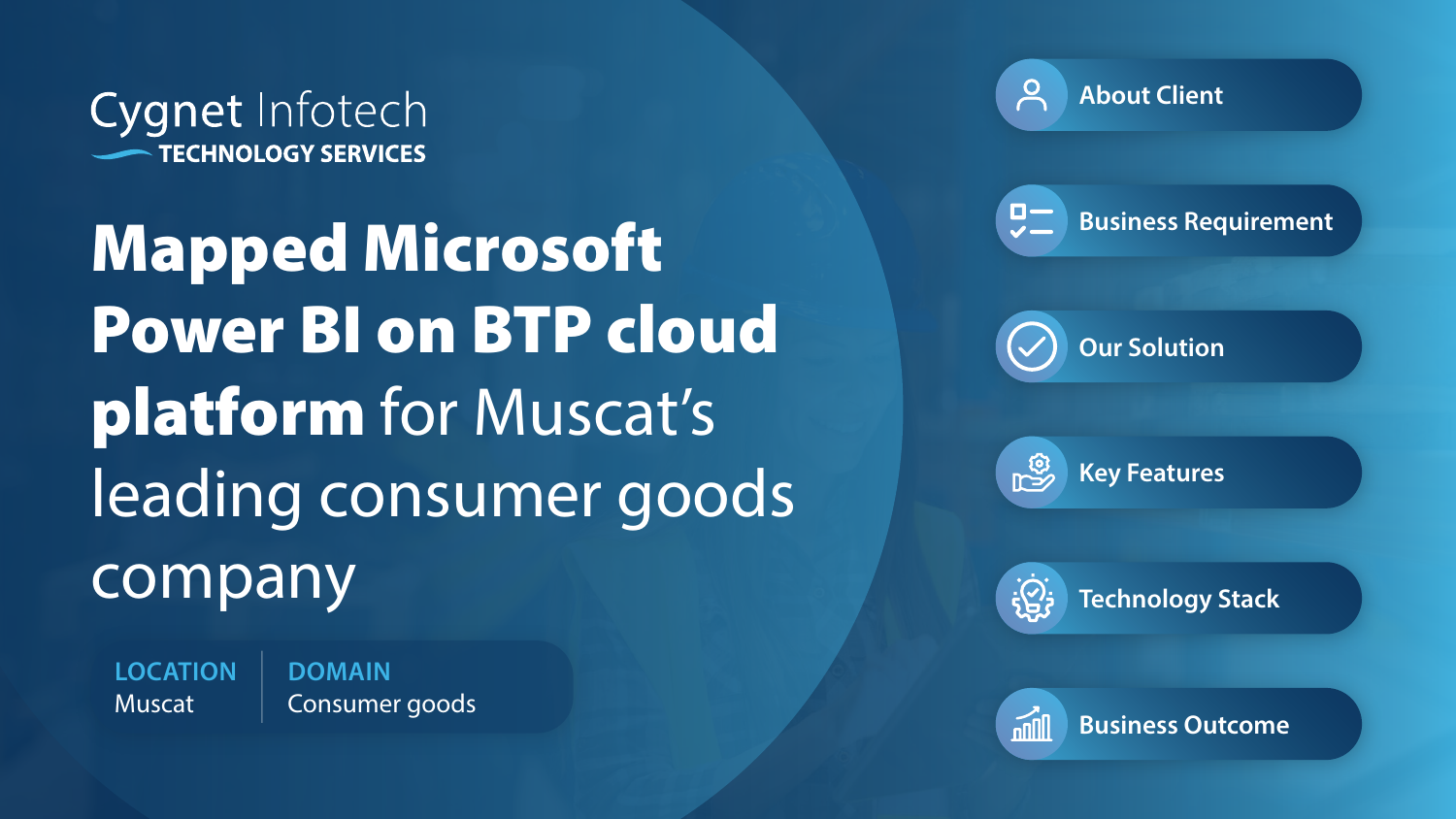

Headquartered in Muscat, customer is an established business conglomerate in the Sultanate of Oman having businesses into various sectors such as consumer industry, infrastructure, lifestyles and logistics. Trusted and respected for more than a century (150 years), customer has consistently maintained its leadership position in the consumer, infrastructure and industrial arenas.

Customer is having 40 businesses, 150 retail outlets, 400 brands and more than 5000 employees.



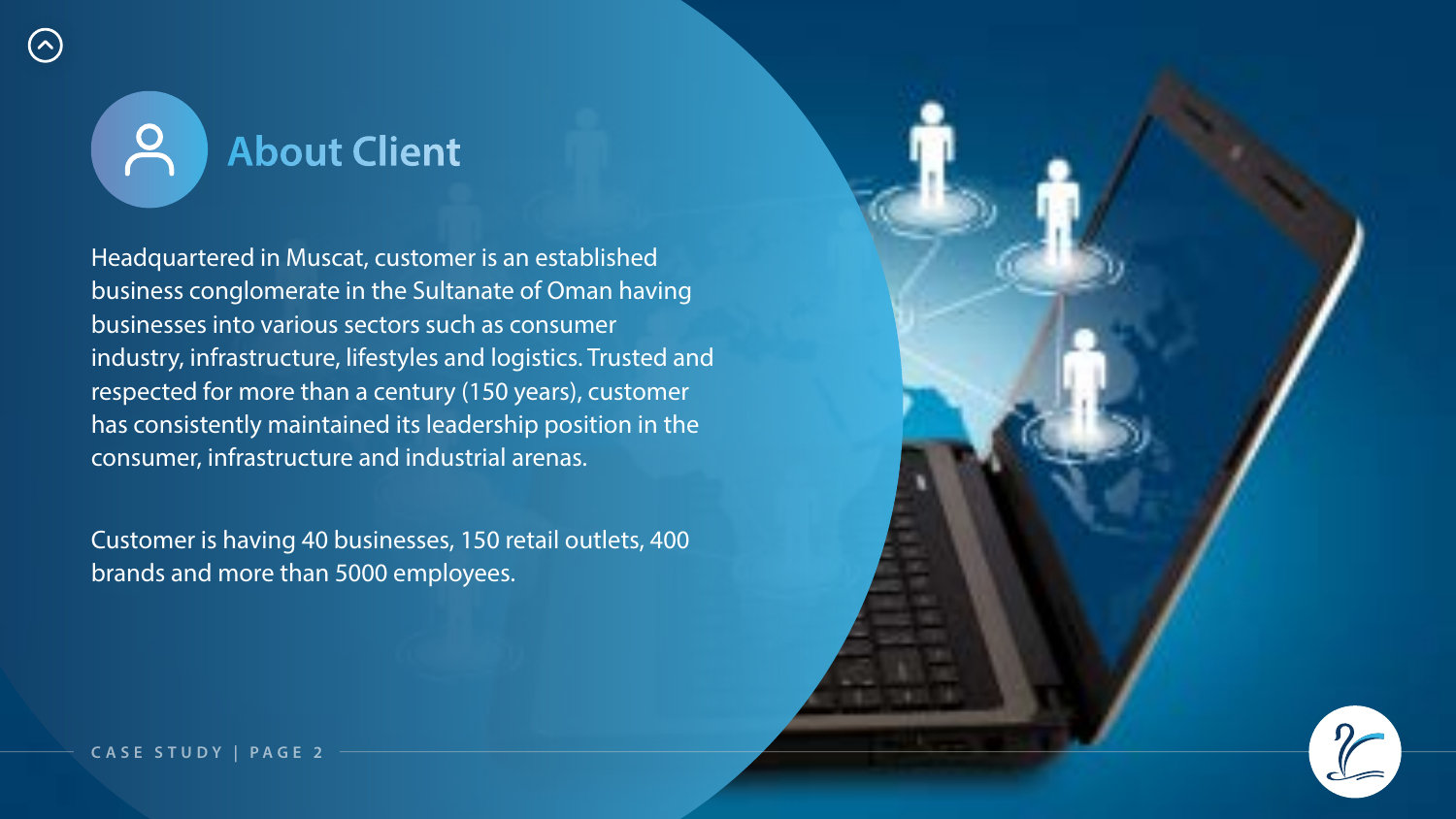

#### $\frac{1}{2}$ **Business Requirement**

- Auto push all the sales data from SAP HANA on premise to Microsoft Power BI using CDS views and calculation views
- Data push should be incremental

 $(\wedge)$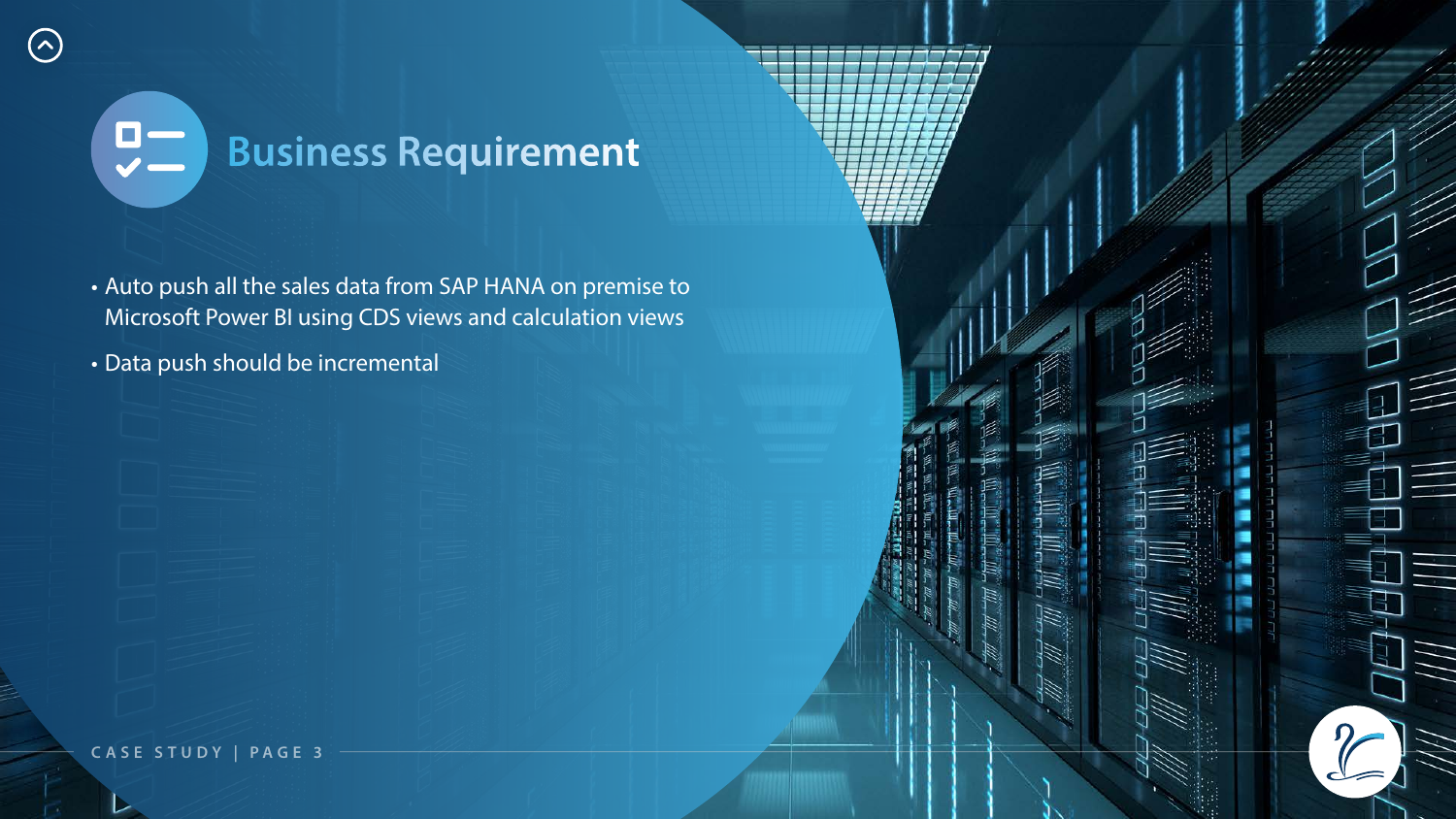**CASE STUDY | PAGE 4**





# **Our Solution**

- Created CDS views and calculation views for all the business requirement
- Mapped Microsoft Power BI with calculation view on BTP cloud platform
- Scheduled job at Power BI level to fetch data from SAP HANA
- Provided dashboards in Power BI for different business scenarios
- Dashboards for:

 $(\wedge)$ 

- Top 10 customers
- Top 10 Products
- Sales forecasting
- Sales comparison month & year wise
- New customer
- Customer wise sales flow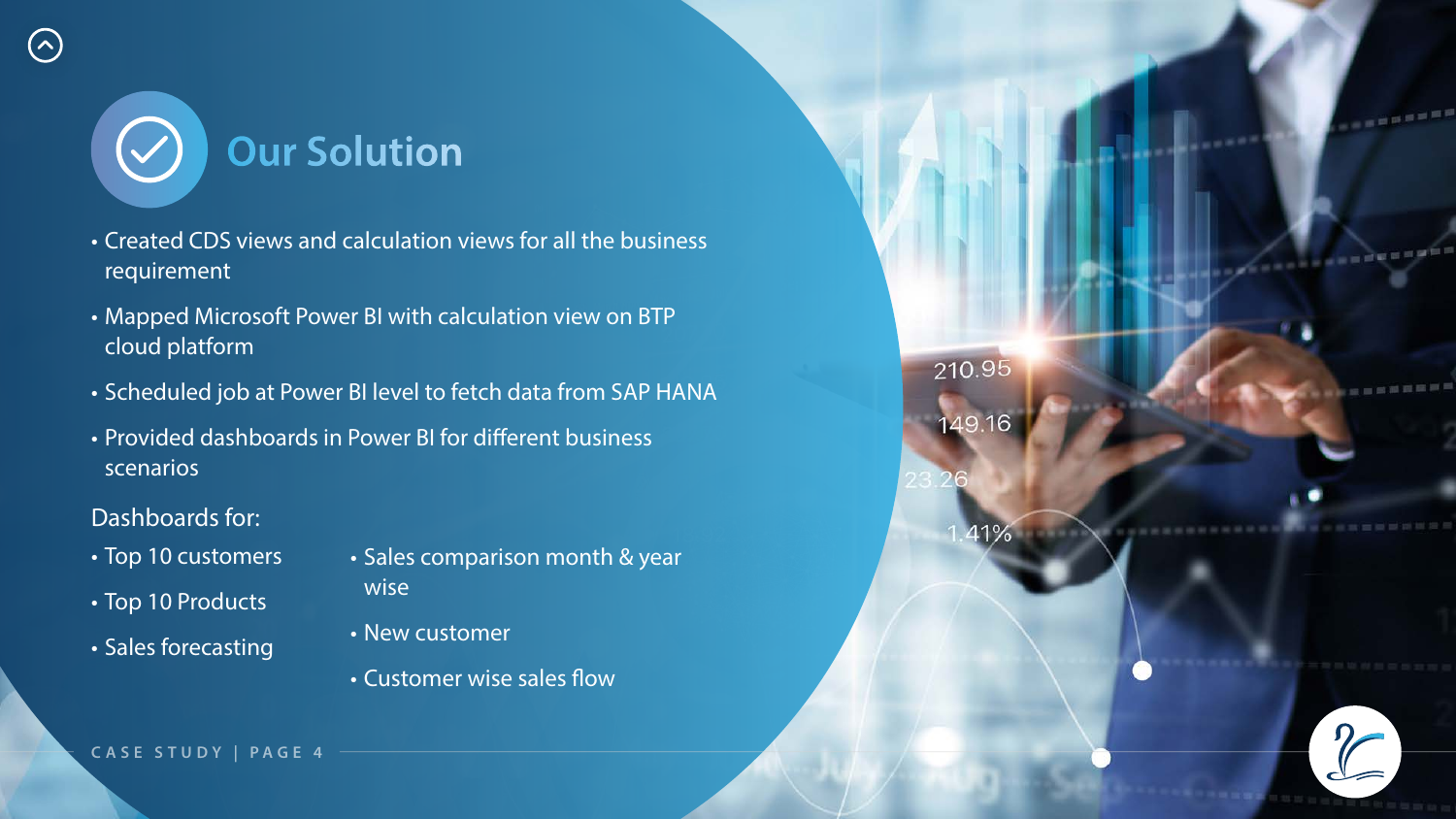#### **CASE STUDY | PAGE 5**



- CDS Views
- Calculation views
- 
- Power BI Connectors (BTP to Microsoft)
- CPI

 $\odot$ 





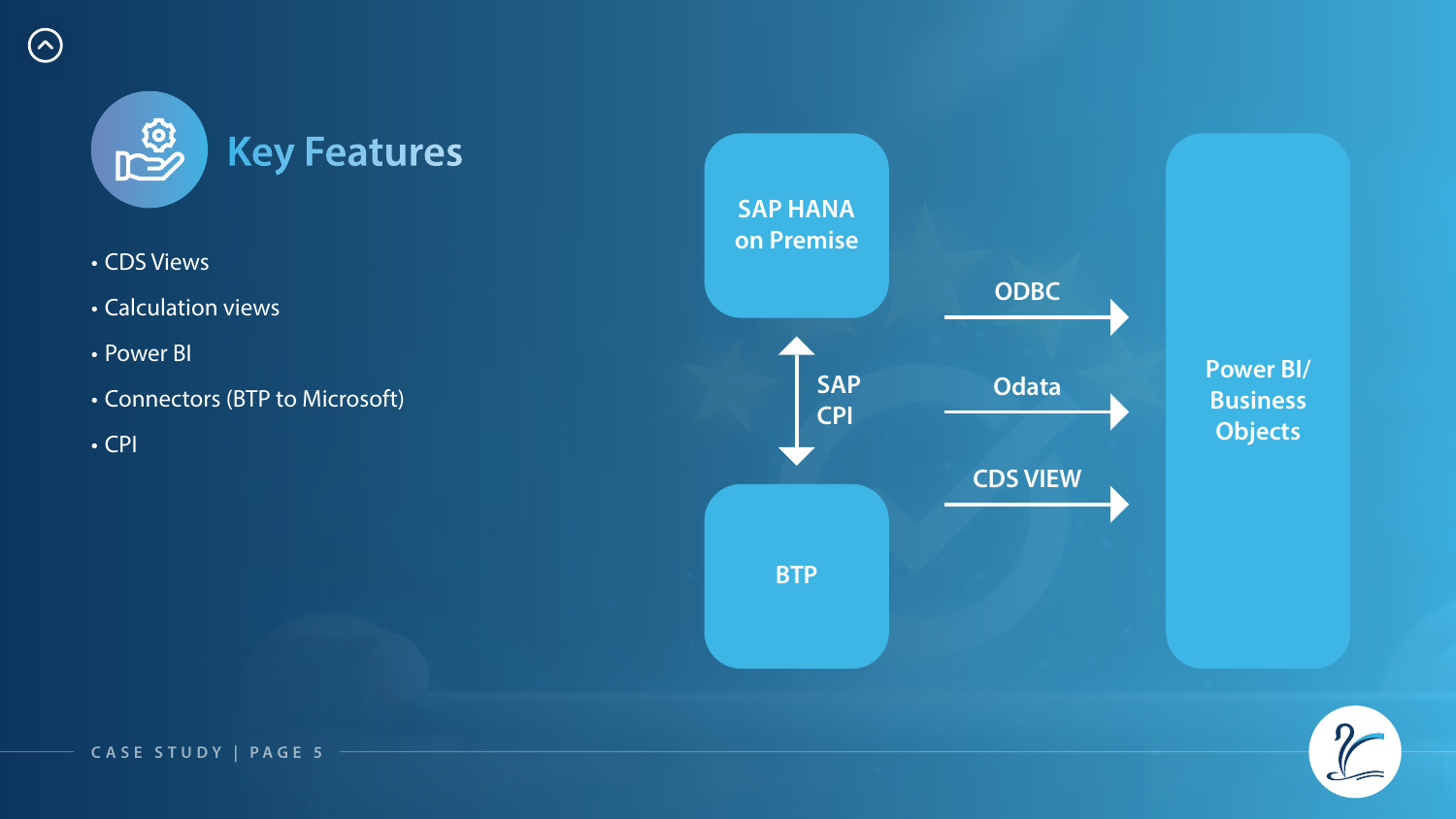**CASE STUDY | PAGE 6**





 $\odot$ 

#### **SAP HANA on-premise**

**Microsoft**

**BTP**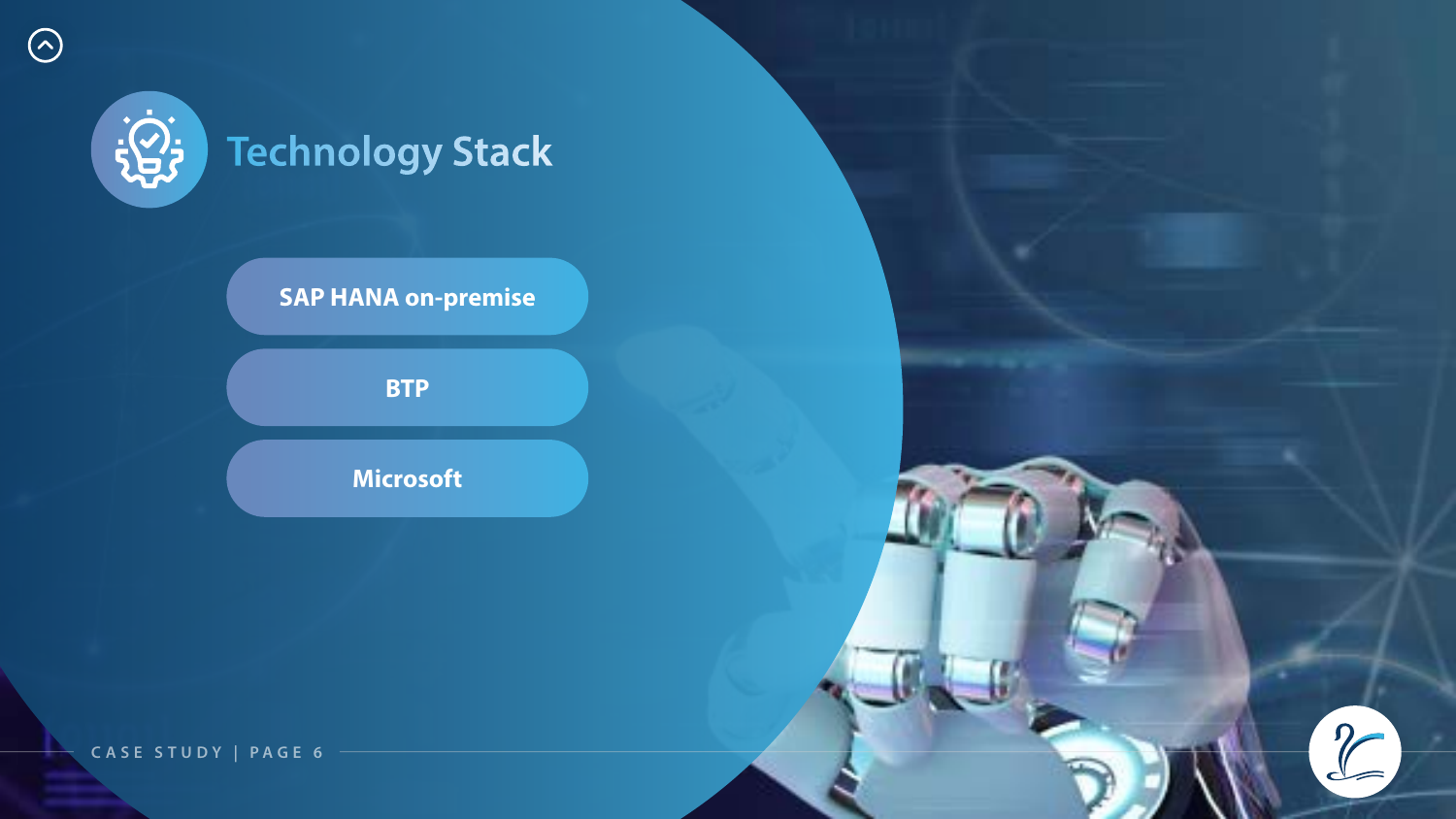

### **Business Outcome**

- Simplification of database
- Ease of reporting
- Faster evaluation
- Quick deployment